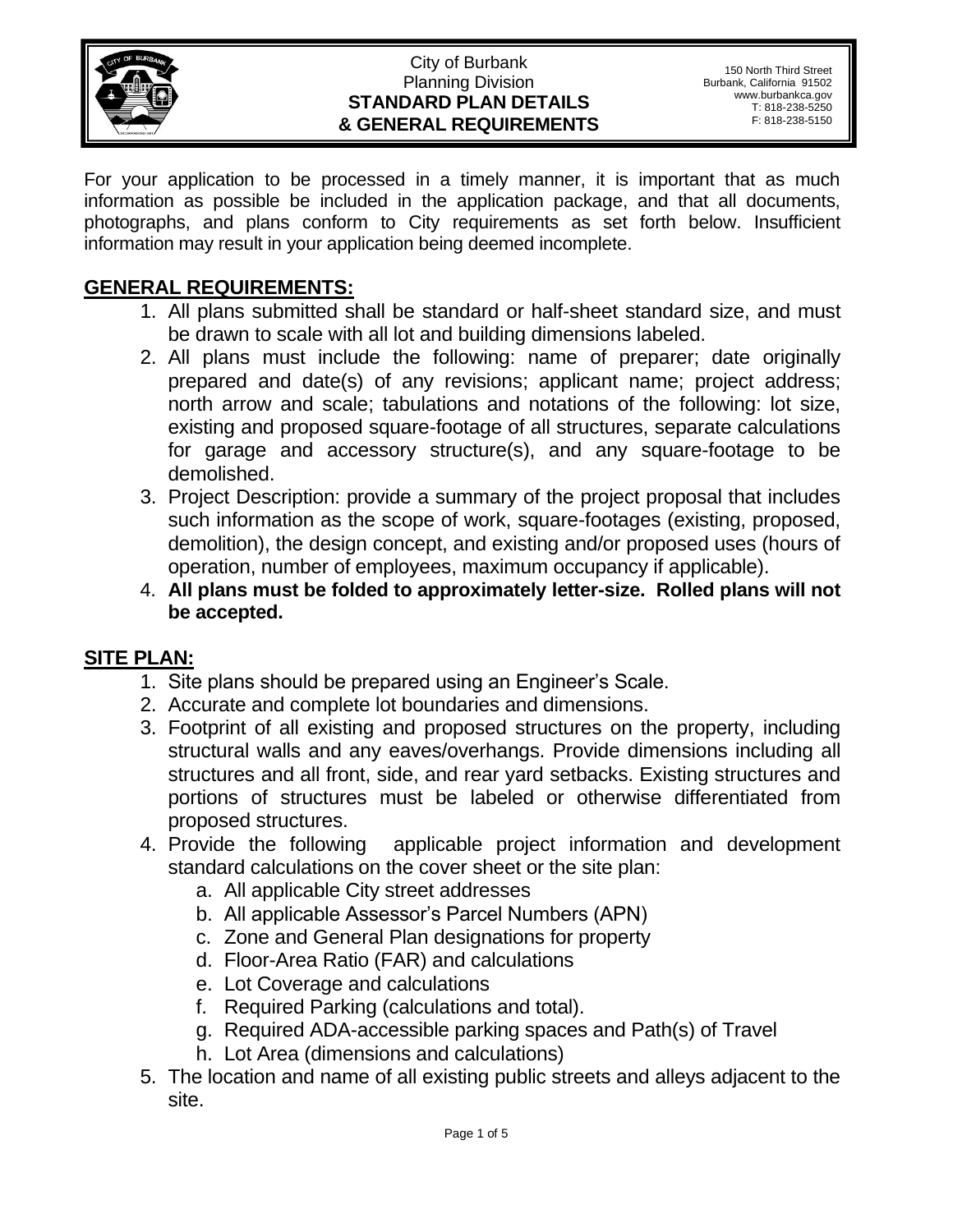- 6. The width and location of all existing and proposed easements, whether public or private.
- 7. Outline of all parking facilities including paved areas/driveways leading to parking areas.
- 8. Location of trash and recycling bin enclosures or storage areas. FOR RESIDENTIAL PROJECTS, ADD THE FOLLOWING TABULATIONS:
- 9. Total number of dwelling units.
- 10.Complete data and calculations for Floor-Area Ratio (FAR) and lot coverage (a separate handout is available detailing the necessary information and calculations).
- 11.Square-footage and number of bedrooms in each unit.
- 12.Square-footage and percent of common open space area.
- 13.Private open space provided for each unit.
- 14.Amount of tenant and guest parking required and provided.
- 15.Amount of personal storage provided for each dwelling unit. FOR PROJECTS INVOLVING DEMOLITION OF EXISTING BUILDINGS OR STRUCTURES, ADD THE FOLLOWING TABULATIONS:
- 16.If existing buildings are to be demolished, two site plans must be submitted:
	- a. Demolition Plan (separate page) showing all existing structures and indicating where demolition will occur;
	- b. Site Plan showing existing structures or portions thereof that will remain (if any) and the proposed new structures.
- 17.Adjusted gross square-footage and use of each building or structure to be demolished.
- 18.If buildings to be demolished are residential, also indicate the number of single-family units and/or multi-family units to be removed.

## **FLOOR PLANS:**

- 1. Floor plans should be prepared using an Architect's Scale.
- 2. All floor plans must include the following:
	- a. Complete interior floor plan of all structures, with each room labeled and dimensioned
	- b. Include dimensions and square-footage for the interior walls (exterior walls are excluded from the gross square-footage and FAR calculations)
- 3. Dimensions to property lines that abut or are adjacent to the structure(s).
- 4. For single-family residential projects involving interior remodeling and/or demolition, provide data showing: the gross length of existing walls to remain as is, gross length of walls to be modified and/or reconstructed, gross length of walls to be removed/demolished, and the percentages of each.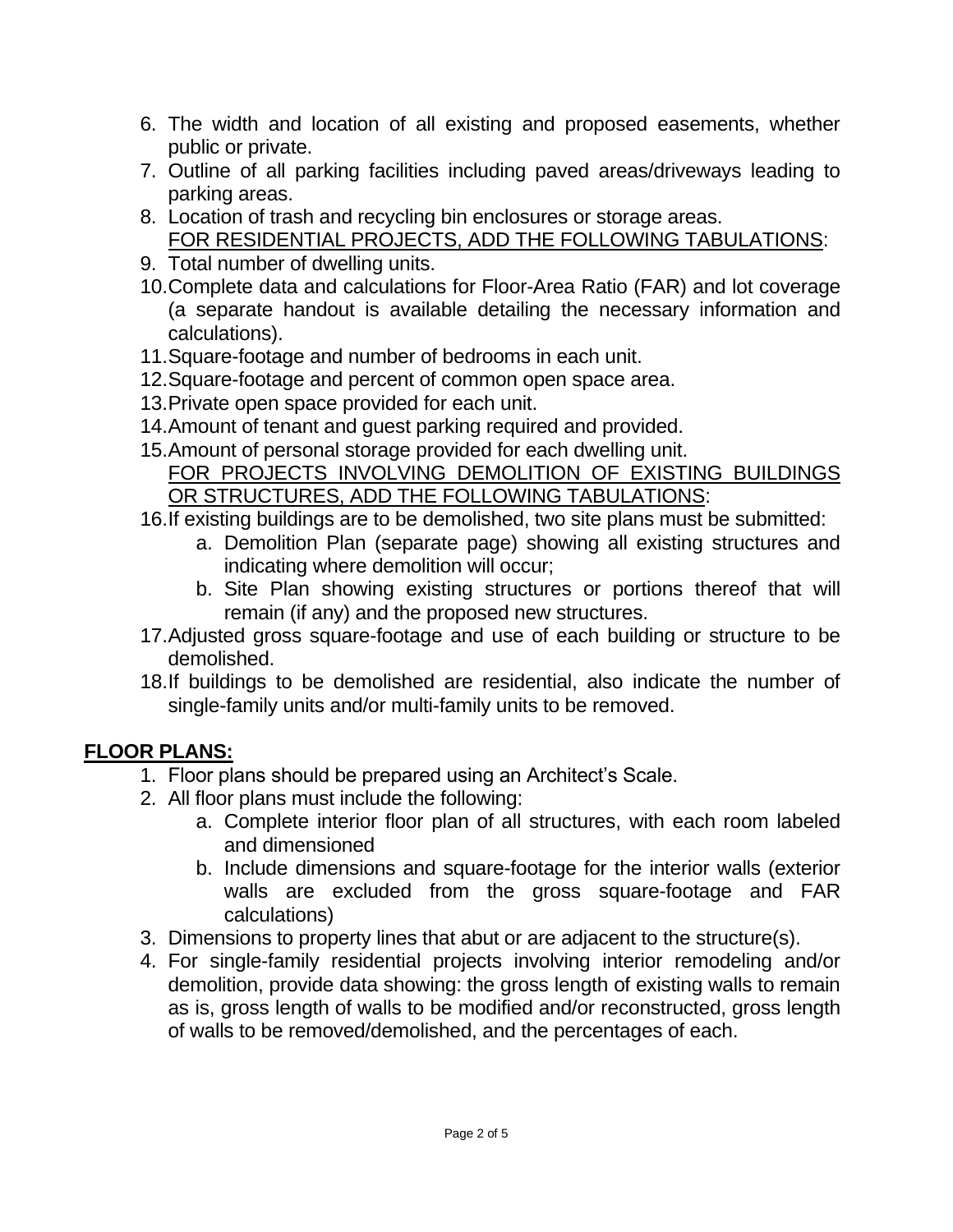#### **ELEVATIONS & RENDERINGS:**

- 1. Existing and proposed elevations as well as renderings should be prepared using an Architect's Scale.
- 2. Provide complete elevations showing all sides for all structures on the property, with each side labeled by direction (North, South, East, and West). If applicable, label each elevation using local orientations or street names.
- 3. Label all dimensions, including but not limited to: required yard setbacks; height to top plate from each corner and the average grade; and height to top of roof from each corner and the average grade.
- 4. Show total height of structure on each elevation view, measured from the property elevation to the highest point on structure. Include intermediate heights for top of garage deck and ceiling height(s) of rooms that may be occupied.
- 5. Label and provide complete information for all proposed materials, colors, and all architectural elements:
	- a. Exterior wall treatment including textures and finishes
	- b. Exterior windows and treatment including trim, dimensions, and manufacturer's specifications
	- c. Exterior doors and treatment including trim, dimensions, and manufacturer's specifications
	- d. Exterior light fixtures and sconces including dimensions and manufacturer's specifications
	- e. Roof and exterior fascia materials, dimensions, and manufacturer's specifications. Pitch for existing and proposed rooflines must be included.
- 6. A materials/colors sample board should be no larger than 9" by 11".
- 7. Label and dimension all setbacks for walls, or any other structure elements, that abut or are adjacent to property lines.
- 8. Label and dimension all encroachments or any other structural elements (e.g., eaves, roof elements, etc.) that overhang any property line(s).
- 9. Provide an illustrative wall section from parapet to foundation showing foundation, wall, windows and doors, parapet, cornice, eve and roof. Include measurements from average grade.
- 10.Provide building site sections showing roof and floor heights, site slope, automobile or pedestrian ramps, basements, underground garages, and penthouses.
- 11.Provide section(s) at adjacent property lines indicating any grade differential, showing fence height, retaining walls, ground slope, etc.
- 12.Show location(s) of heating, ventilation, air conditioning (HVAC) units. Provide unit details, height, and distance from parapet or equipment screen.
- 13.Provide HVAC equipment screen locations and details (height, material, color, etc.).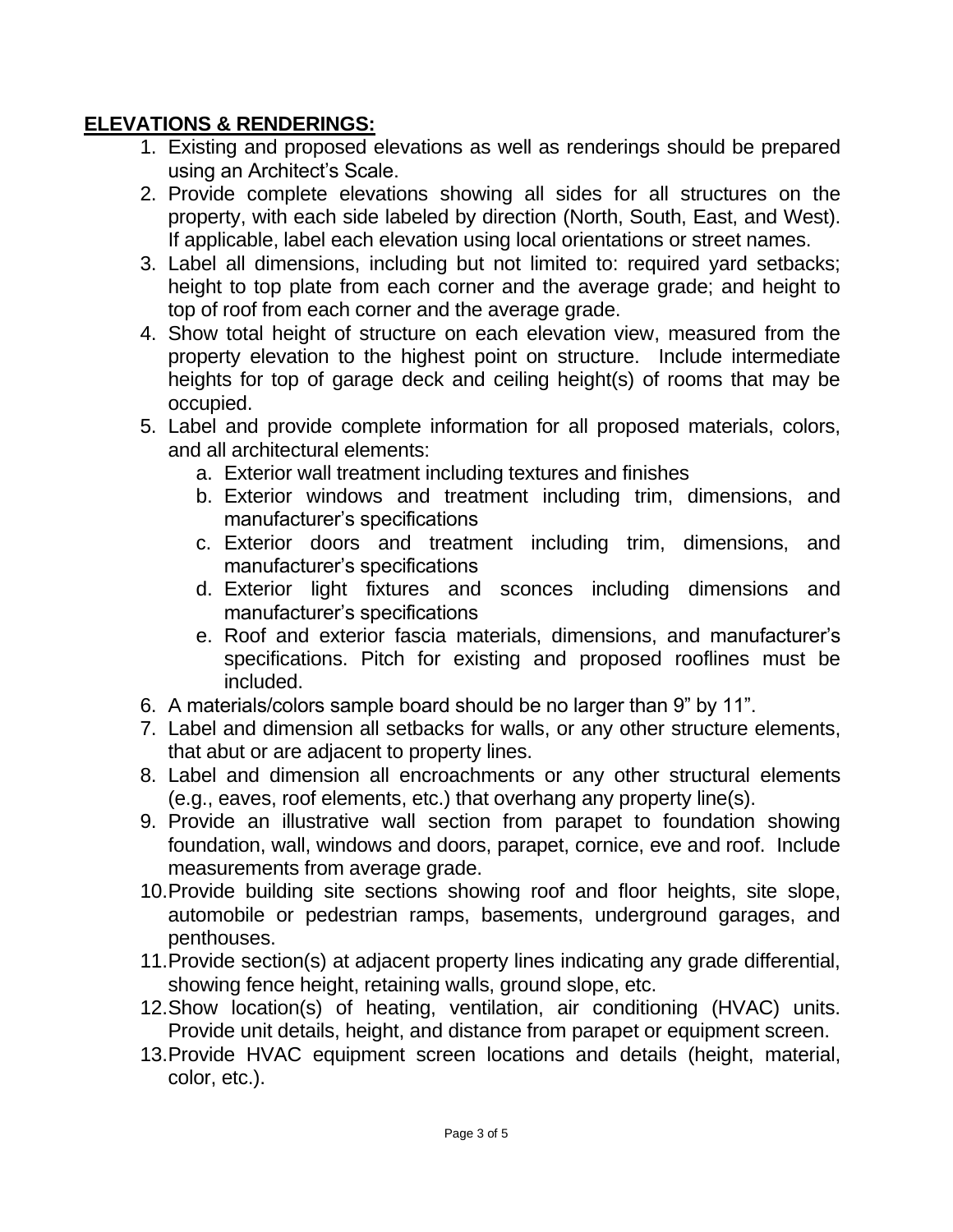## **PRELIMINARY LANDSCAPE PLAN:**

- 1. A preliminary landscape plan should be prepared by a qualified person, such as a Landscape Architect with a valid landscape architecture license issued by the Calif. Architect's Board, Landscape Architects Technical Committee. NOTE: Unlicensed persons may prepare drawings for the conceptual design and placement of tangible objects and landscape features. Unlicensed persons may NOT prepare: construction documents, details, or specifications for tangible landscape objects or landscape features; or grading or drainage plans for the alteration of sites. Personal property owners (e.g., residential properties) may prepare any plans, drawings, or specifications for any property owned by that person.
- 2. A preliminary landscape plan must include the following:
	- a. Distinguish areas that will be landscape and those that will be hardscape
	- b. Table listing notations for names/types and preliminary quantities of shrubs, trees, hedges, and groundcover
	- c. Notations for types of hardscape (pavers, permeable concrete, etc.)
	- d. Location and species name(s) of existing trees and landscaping
	- e. Provide conceptual sections and elevation drawings of all landscape architectural features such as walls, fences, lighting, paving types (and patterns), arbors, benches, fountains and other like features showing scale, form, materials and colors

### **PARKING PLAN:**

- 1. If garage parking, use same scale as floor plans. If open/at-grade parking, use same scale as site plan.
- 2. Show all required and proposed spaces, including garages and covered/uncovered spaces.
- 3. Number each parking space; show striping, wheel stops, and directional arrows.
- 4. Show the dimensions of all circulation features including internal streets, driveways, turn-around areas, access areas, and loading or service areas.
- 5. Provide profile of ramps to underground parking which delineate all grade transitions, clearances, and dimensions, and also provide elevations of street, gutter, sidewalk, and curb.
- 6. Clearly identify whether parking spaces are standard or compact, tandem, or ADA-accessible; and for residential projects, which spaces are guest spaces.
- 7. Calculations for all applicable parking requirements (standard, ADAaccessible, bicycle, etc.) based on the standards for different land uses contained in BMC Section 10-1-1408.